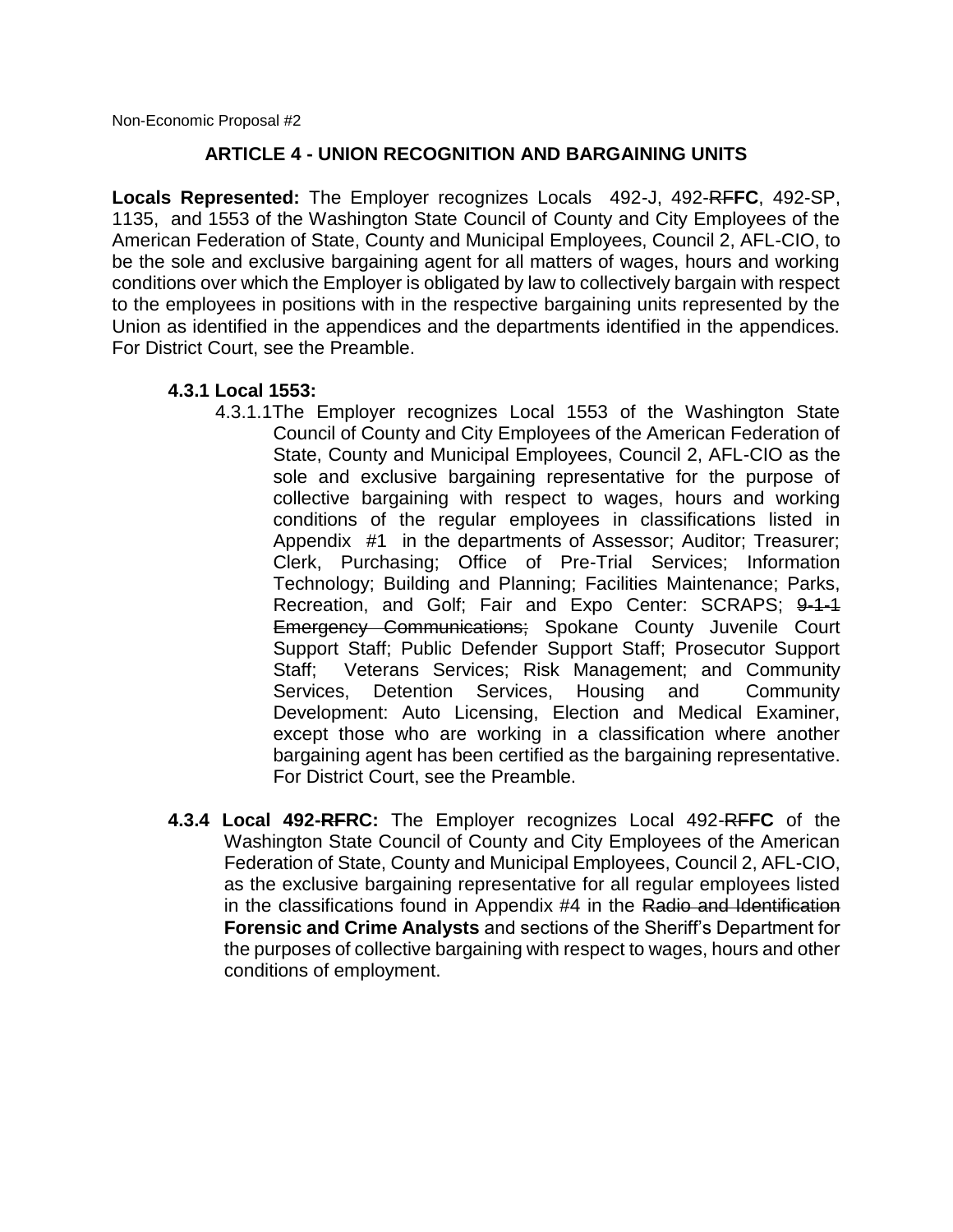# **TENTATIVE AGREEMENT REACHED ON: 03/16/2022**

**Cordon Smith Jr (Mar 18, 2022 08:48 PDT)** Gordon Smith Jr (Mar 18, 2022 08:48 PDT) [Gordon Smith Jr](https://na4.documents.adobe.com/verifier?tx=CBJCHBCAABAAWX9nrX3R-sMgcTJKw99ZlP2ExVfUzC7m)

For the Union: The County: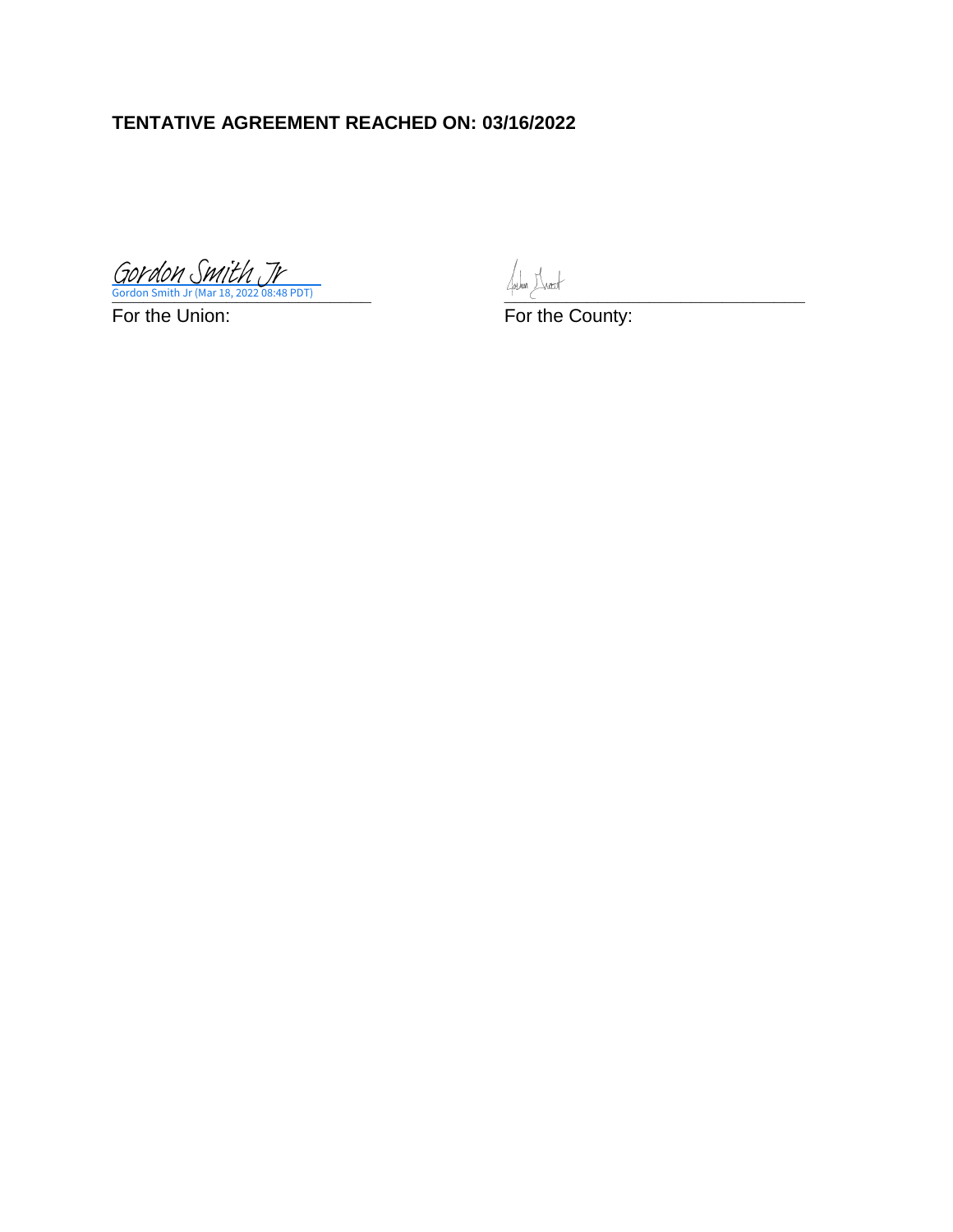Non-Economic Proposal #12

### **ARTICLE 17 - DISCIPLINE AND DISCHARGE**

#### **\*\****The County withdraws its proposed changes to Article 17.3*

**17.3** Any disciplinary action or measure**, other than oral reprimands,** may be grieved through regular procedures.

#### **17.6 Severe Offenses:**

Severe offenses can result in severe disciplinary measures up to and including termination. Proven incidents of the following offenses may result in advanced disciplinary steps in accordance with Article 17.4. **Examples of severe offense may include, but are not limited to, the following:**

- 17.6.1Theft or conversion of time, money, materials or property from the County or other employees;
- 17.6.2 Physical altercation or threat of physical violence;
- 17.6.3 Willfully damaging County property or other employees' property;
- 17.6.4 Falsifying records or documents.
- 17.6.5 Abandonment When an employee is absent for three (3) consecutive workdays and fails to notify their supervisor of an absence, it will be considered a voluntary resignation and severe discipline can result after a pre-disciplinary hearing (See Article 17.5.2).

## **TENTATIVE AGREEMENT REACHED ON: 03/16/2022**

**Cordon Smith Jr (Mar 18, 2022 08:48 PDT)** Gordon Smith Jr (Mar 18, 2022 08:48 PDT) [Gordon Smith Jr](https://na4.documents.adobe.com/verifier?tx=CBJCHBCAABAAWX9nrX3R-sMgcTJKw99ZlP2ExVfUzC7m)

For the Union: For the County: